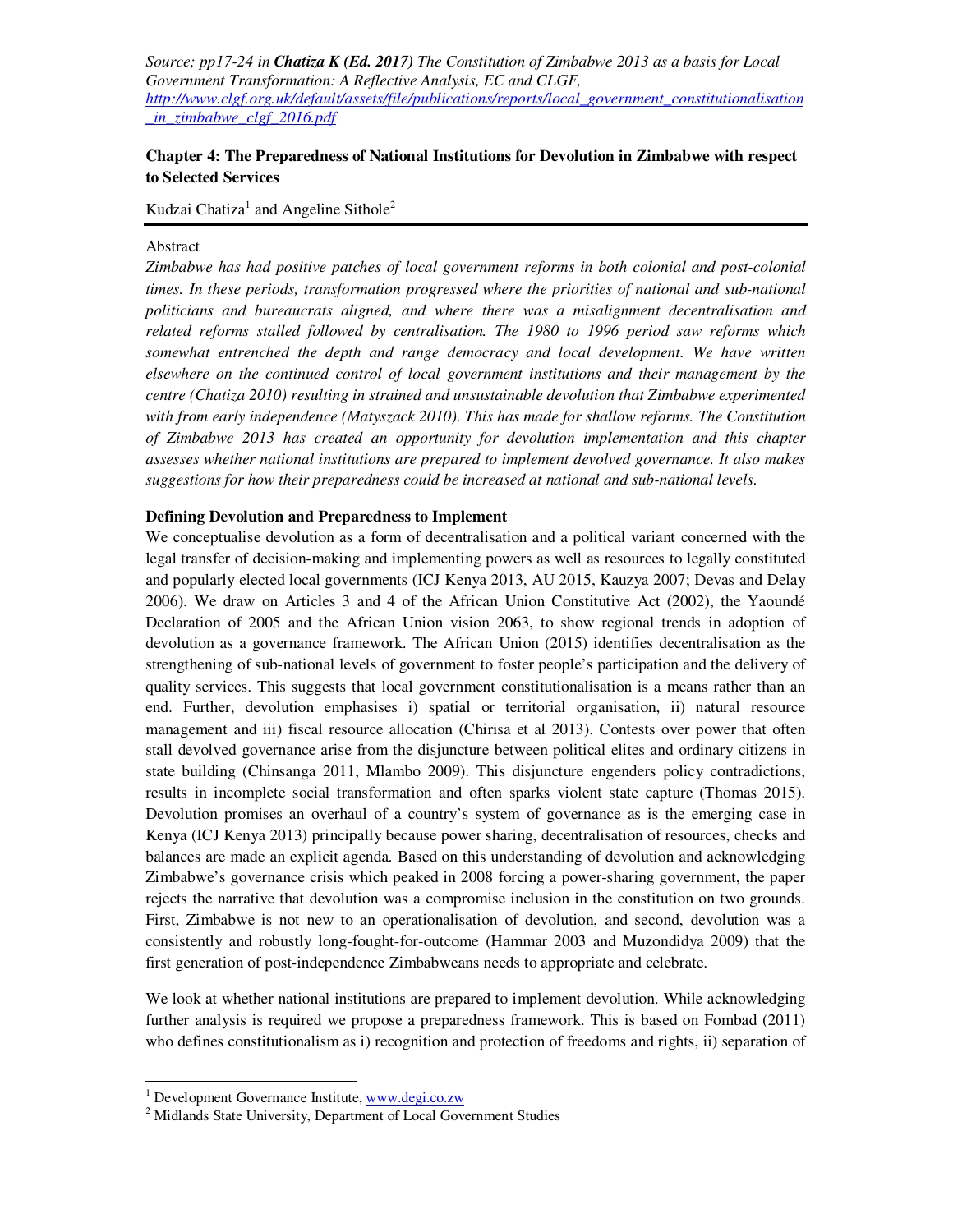powers, iii) an independent judiciary, iv) review of the constitutionality of laws, v) control of the amendment of the constitution and vi) presence of institutions supportive of democracy. Africa's experience with these constitutionalism parameters is considered weak as only procedural notions of constitutionalism emphasising values not institutions capable of converting them into practical results are delivered (Ibid). Most African countries still lack robust responses by the judiciary and civil society regarding the holding of governments to account. A devolved system increases citizen participation in holding the state to account which is critical for local democracy (IDEA 2013).

We analyse devolution preparedness with respect to suitability of existing institutional structures and practices. This is read in the context of the clarity with which citizens stated their expectations for substantially deep reforms and positive changes in governance (see BPRA 2013, CHRA 2014, Chatiza and Chakaipa 2014). This articulation is against a background of the recent governance crises and stalled reforms (ICG 2011; 2014, Raftopoulos 2013a; 2013b, Matyszack 2010; 2013). Suitability becomes key considering the magnitude of governance changes defined in the constitution as spelt out in the Preamble and in Sections 3, 5, 8, 9, 13 and among others, the expansive Bill of Rights (Chapter 4). Sections 14 to 33 raise citizen expectations of local government institutions with respect to development objectives like employment and empowerment, food security, culture and gender balance. Significant implications arise in terms of leveraging local government performance towards realisation of these developmental rights. Further, the constitution dictates what central government has to do to enable such performance. Constitutional framers used the concept of the State to include its forms at national, provincial and local levels. This conversation on preparedness is about guaranteeing the execution of competences embedded in a developmental right like shelter, health and, among others education. Such execution is either exclusive to an individual tier of government and/or concurrently across the three tiers. The Zimbabwean state's performance has significant weaknesses and lacks whole-of-government policy development and implementation consistency.

## **Generalisable Preparedness and Indicative Gaps**

 $\overline{a}$ 

Central government implementation of devolution is not necessarily about resetting everything. At least 92 relatively well established local governments governed by directly elected representatives, using resources principally raised locally and with the authority to make independent investment decisions exist in the country (DEGI 2013). Zimbabwe's local governments are fully and formally established and have legally recognised geographical boundaries within which they exercise authority and perform public functions. As such, Zimbabwe has longstanding and substantial traditions of devolution. Pre-1980 Urban Councils including Town Management Boards in cities like Harare (Chatiza 2010) and early independence District Councils were devolved (Matyszack 2010). For the latter national government retained control through its field offices (Ibid, CCMT 2015). Since  $1898<sup>3</sup>$ national institutions in Zimbabwe were mandated to function in a devolved system. Central government, among others, set up an Inter-Ministerial Committee overseeing alignment of legislation to the 2013 Constitution. The Ministry responsible for justice led the process and a General Laws Amendment Bill was placed before Parliament in May 2015. At the same time individual Ministries reviewed policies and laws in their sectors in light of the 2013 Constitution. Interaction between Ministries, the Parliament of Zimbabwe and non-state development organisations also ensured

<sup>&</sup>lt;sup>3</sup> Southern Rhodesia Order in Council of October  $20<sup>th</sup>$  1898 provides in paragraph 8 of Part II for the British South Africa Company to exercise general administration of affairs through Administrators with clear powers over defined territories.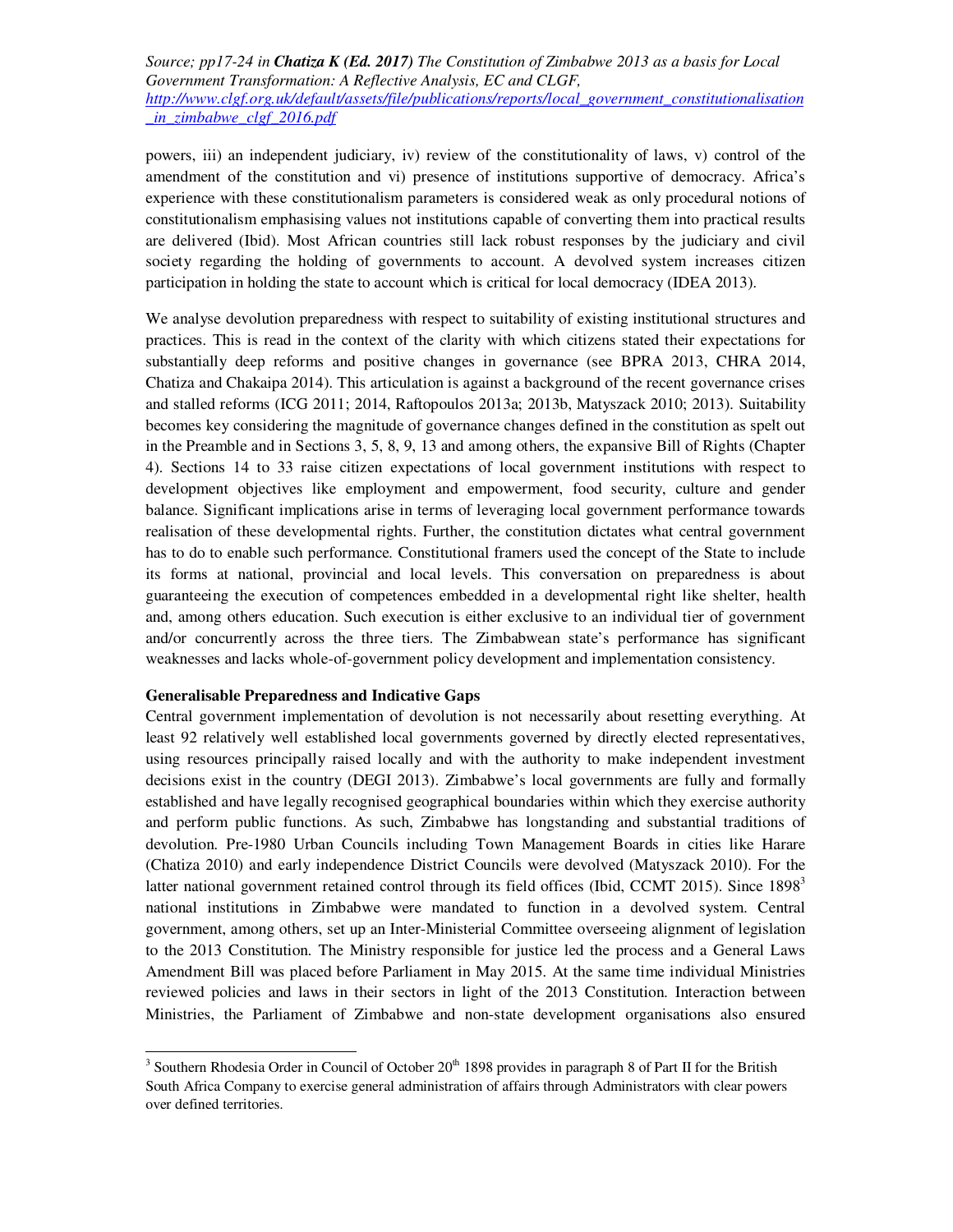constitutionalism in general remained on the top of the agenda. These constitute an array of efforts at preparing or readying central government to implement devolution.

However, there have been informed doubts expressed regarding the depth of the proposed reforms. The Zimbabwe Lawyers for Human Rights (2015) for instance expressed concern that local government and other laws impacting on the protection of socio-economic rights and requiring fundamental amendments were unlikely to be changed going by the proposals in the 2015 General Laws Amendment Bill. Since the adoption of the Constitution in May 2013 national guidance was lacking on issues like i) practical objectives of devolution to be pursued at all three levels of government, ii) the devolution implementation process, iii) steps towards institutionalisation of participation particularly in key sectors, and iv) thresholds for devolution performance (Kauzya 2007; Devas and Delay 2006). Based on this framing this section of the paper uses health, state-owned enterprises, water and land sectors to reflect some of the challenges that detract national preparedness for devolution implementation. In using these sectors the discussion shows how an expectation of quick and pronouncement-based devolution is ill-founded. Deep state reforms are needed to fully install devolution in Zimbabwe.

## **Indicative Health Sector Gaps**

<u>.</u>

The health sector has significant challenges being addressed based on centralised responses. Loewensen and Masotya (2008) identify gaps in terms of the following:

- i) High demand versus low coverage of services including access to safe water and sanitation, antiretroviral treatment and food security;
- ii) The disjuncture between 'free care' policies and real direct charges as well as indirect costs for health services that undermine service access in poor households;
- iii) Gaps demand and supply of drugs and skilled staff at the primary care level of the system;
- iv) Commitments and spending by the international community and government in the health budget, with rising demand on households to meet the gap;
- v) Expectations and real working conditions and incomes of health workers; and
- vi) The social capacities for promoting health within communities, and the legal and institutional recognition and support of these capacities.

The sector has seen considerable investment to recover from the dramatic capacity loss of the decade up to 2008. To 2014, there were improvements in child and maternal mortality, post-natal care, approaches to addressing the negative effects on health arising from socio-cultural and religious beliefs and in access to safe drinking water, sanitation and hygiene practices (ZIMSTAT and ICF 2014). The 90% donor-funded and UNICEF-hosted Health Transition Fund (HTF) as well as the UNFPA-hosted Integrated Support Programme (ISP) have created conduits for sector funding (UNICEF  $2015<sup>4</sup>$ ) and therefore take most credit for the positive changes in the sector. However, structural failings remain because the sector still faces funding challenges and local authorities ceased to receive health grants in the late 1990s (Government of Zimbabwe 2004). Government has launched a Health Development Fund (HDF) which is a multi-donor fund building on the HTF and ISP to focus on reproductive, maternal, newborn, child and adolescent health. USD85 million in HDF funding has been provided by the EU (UNICEF 2015).

<sup>&</sup>lt;sup>4</sup> See www.unicef.org/zimbabwe/media\_16578.html (downloaded 15/10/2015)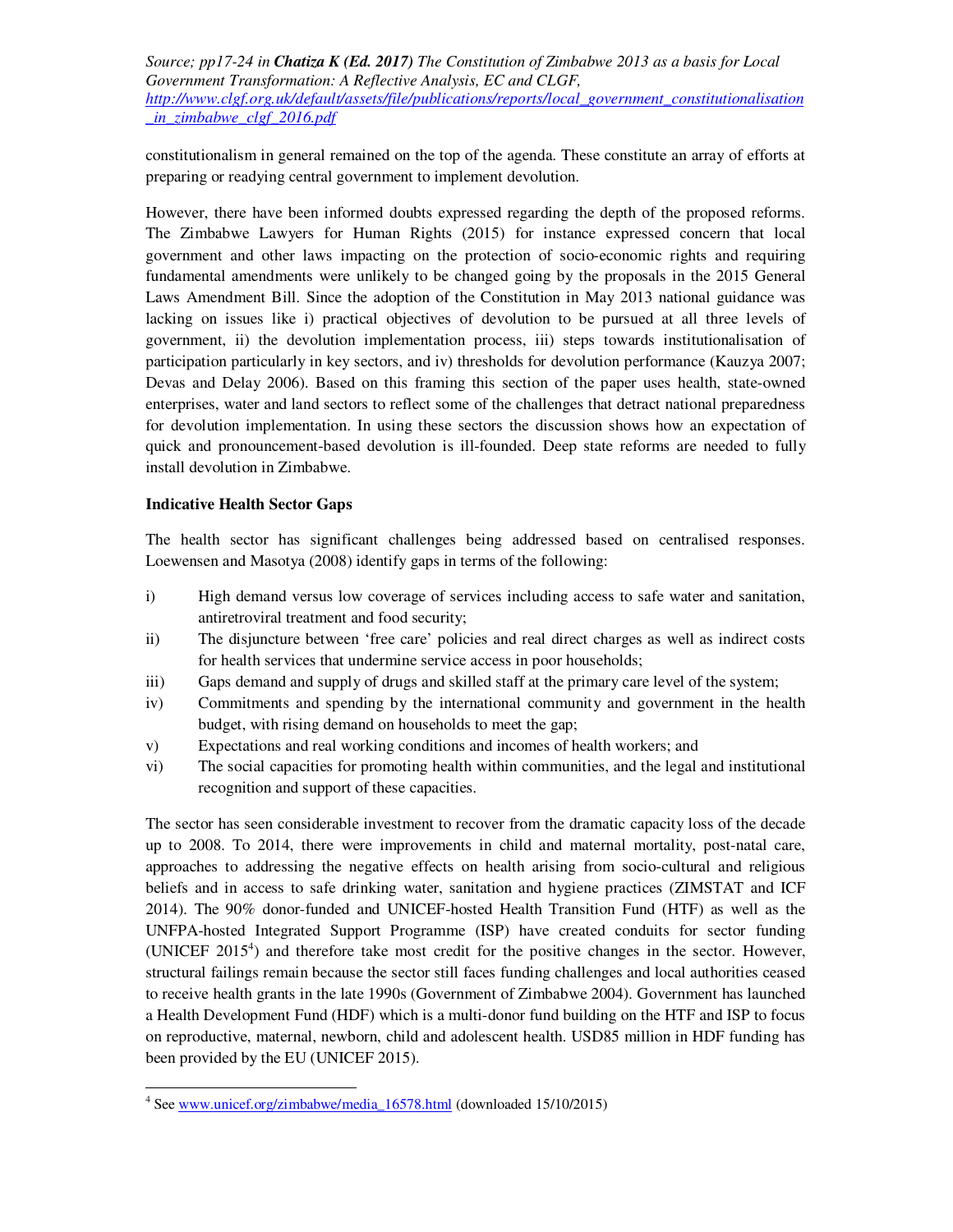From a national preparedness perspective it is critical to observe that health services have been run in a highly centralised manner. While the sector has seen considerable innovations implemented through multi-actor structures and programmes these have been led by the Ministry responsible for health. Programmes such as child immunisation, the fight against HIV/AIDS coordinated by the National AIDS Council and maternal health initiatives are delivered through a clear hierarchy of health facilities. The facilities include primary health care institutions largely owned by local authorities but staffed by Ministry personnel remunerated from the centre. In rural and small urban centres even community-level and primary care medical staff is part of the national health roaster. These arrangements contradict the 'division by magnitude' principle where relevant services are a competence of local government. Essentially from both a funding perspective and in terms of institutional relations, a critical conversation on devolution is needed to prepare the health Ministry, relevant UN agencies, donors and other national level stakeholders for devolved health sector management. To date no policy has been developed in light of the Constitution. Such a policy is required to clearly define the health sector's i) financing, ii) information systems, iii) structure and management, especially of sector workforce including the role of the Health Services Board and other sector professional bodies for nurses, doctors etc, iv) service delivery systems including division of competences and v) infrastructure in a devolved fashion.

## **Indicative Gaps Regarding State-Owned Enterprises**

 $\overline{a}$ 

Not all of Zimbabwe's state enterprises are decentralisation-easy. However, it is reasonable for the country to expect some clarity regarding how sub-national governments could participate in their governance and derive revenue critical for service delivery. The ones that are potentially relevant in this discussion are those that manage road and rail transport , agriculture-related enterprises, mining and energy sector companies, enterprises related to the natural environment, and among others, water and road infrastructure enterprises.<sup>5</sup> Challenges involved with setting up and getting Community Share Ownership Trusts to accountably function also reflect the centralised approach that national institutions (Cabinet and responsible Ministries) use. Across central government there were robust discussions suggesting disharmony around the extractives sector (PAC 2012) and on indigenisation, providing partial evidence of a lack of preparedness to implement devolution. On governance, most state enterprises are not currently connected and accountable to local and provincial-metropolitan authorities but yet they are critical to local service delivery and development. The performance of state enterprises has been weak, depending on the national government for financial bailouts amid corruption and mismanagement (Government of Zimbabwe 2014; PAC 2012). The level of government closest to a state-owned enterprise and its subsidiaries has most information about its performance and therefore is best placed to oversee its operations (Huang et al 2015). Society and the relevant level of government also expect the enterprise to be a resource towards local development. As such, that level of government ought to be sufficiently and formally empowered to participate in the governance of the enterprise operating in its jurisdiction thereby allowing extraction of necessary

<sup>&</sup>lt;sup>5</sup> The respective authorities being the National Railways of Zimbabwe and the Zimbabwe United Passenger Company, Grain Marketing Board, Agricultural and Rural Development Authority, Cold Storage Company, Hwange Colliery Company, the Mining Development Corporation, the Minerals Marketing entity, Companies that are part of the Zimbabwe Electricity Supply Authority Holdings, Forestry Company of Zimbabwe, Parks and Wildlife Management Authority, and the National Water Authority, Road Authority, District Development Fund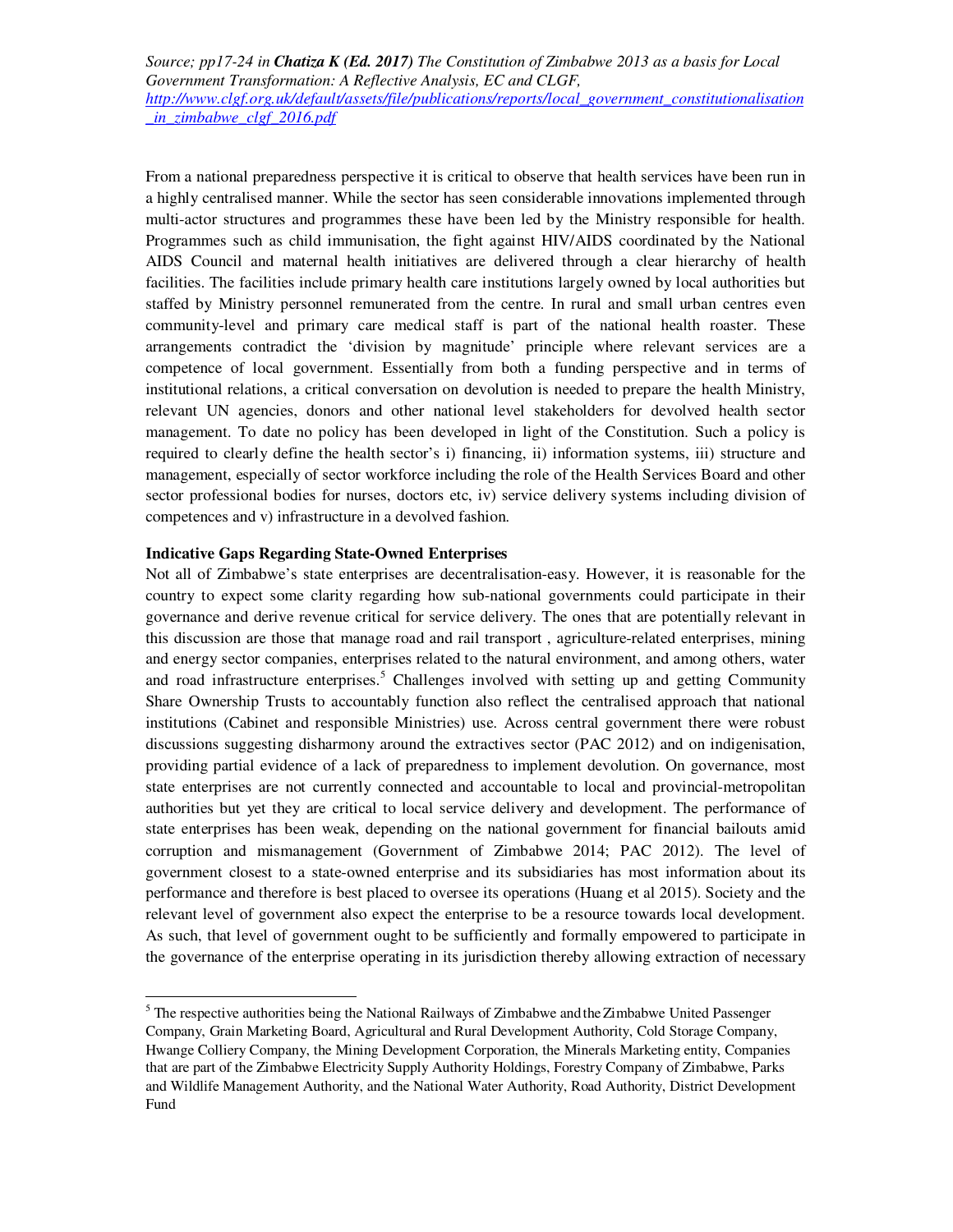revenue for service delivery. Zimbabwe's pre and post-independence deployment of state-owned enterprises like TILCOR and UDCORP to 'develop' local areas shows the merit of clarifying how these become accountable and beneficial to sub-national tiers of government.

The macro, meso and micro level governance questions and risks posed by under-performing stateowned enterprises cannot be ignored. For instance, national energy insecurity affects socio-economic enterprises hampering the realisation of basic rights. The current institutions are a product of an amalgamation of previously devolved power producers with two main ones in Zimbabwe's two urban provinces. Associated with this consolidation were policy changes particularly adoption of a panterritorial tariff resulting in some sharing of the costs of inefficiency and creation of a 'sensitive clients' list including politicians. Some of them were exposed recently for owing the utility thousands in debt (The Daily News  $17<sup>th</sup>$  March 2012, 01<sup>st</sup> June 2015<sup>6</sup>; The Zimbabwe Independent 30<sup>th</sup> January 2015<sup>7</sup>, Nehanda Radio 16<sup>th</sup> March 2012<sup>8</sup>). Given the clear theoretical (Huang et al 2015) and empirical basis such as cases of corruption and unaccountability, the Government of Zimbabwe needs to come up with a devolved system for governing state enterprises. To the extent that such a framework does not currently exist we suggest that state-owned enterprises remain unprepared for devolution.

## **Water Sector Gaps**

.

The rising population, urban growth and competing socio-economic activities such as agriculture, industrial and household water usage make the water supply situation critical. Some reforms have been implemented since independence and more intensely in the late 1990s (Government of Zimbabwe 2013b). Despite early progress, the water and sanitation challenges continue to be significant, including water scarcity, frequent sewerage malfunctionality, low service quality, erosion of affordability resulting in user debts, billing and collection inefficiencies, high non-revenue water <sup>9</sup> gaps between general and active coverage and inability by service providers to expand or upgrade WASH systems (ZILGA et al 2014). For Human Rights Watch (2013) the challenges come from public sector corruption, mismanagement and lack of political will while Mapfumo and Madesha (2014) note population growth, poor and ageing infrastructure, economic challenges and climate change. Chinyama and Toma (2013) agree with the population growth and infrastructure failure explanations but further observe residents' behaviour as a key challenge. Hove and Tirimboi (2011) anchor their arguments on institutional failure showing how the takeover of WASH service delivery by ZINWA between 2005 and 2009 triggered performance constraints for Harare as an example.

The institutional framework for the water sector is generally decentralised but questions have arisen over the capacity of the Zimbabwe National Water Authority (ZINWA) in recent years. Prior to 2005 the Authority (and its predecessors) focused on the bulk water side from infrastructure development, maintenance and sale of bulk water to user institutions in mining, farming and local government. Also, the loss of commercial farming clients following the land reform programme prompted ZINWA to go beyond bulk water provision. However, being centralised some of the small centres it serves

<sup>&</sup>lt;sup>6</sup> www.dailynews.co.zw/articles/2015/06/01/zesagate-affair-mugabe-settling-power-bill downloaded 12/10/15

<sup>7</sup> www.theindependent.co.zw/2015/01/30/cabinet-ministers-bleeding-zesa-outed/ downloaded 12/10/15

<sup>&</sup>lt;sup>8</sup> http://nehandaradio.com/2012/03/16/mugabes-shock-350-000-zesa-bill/ downloaded 12/10/15

<sup>&</sup>lt;sup>9</sup> NRW for Kadoma is 79%, Kwekwe (63%), Harare (58%), Marondera (51%), Norton (54%), Rusape (56%), Kariba (59%) and Chipinge (80%)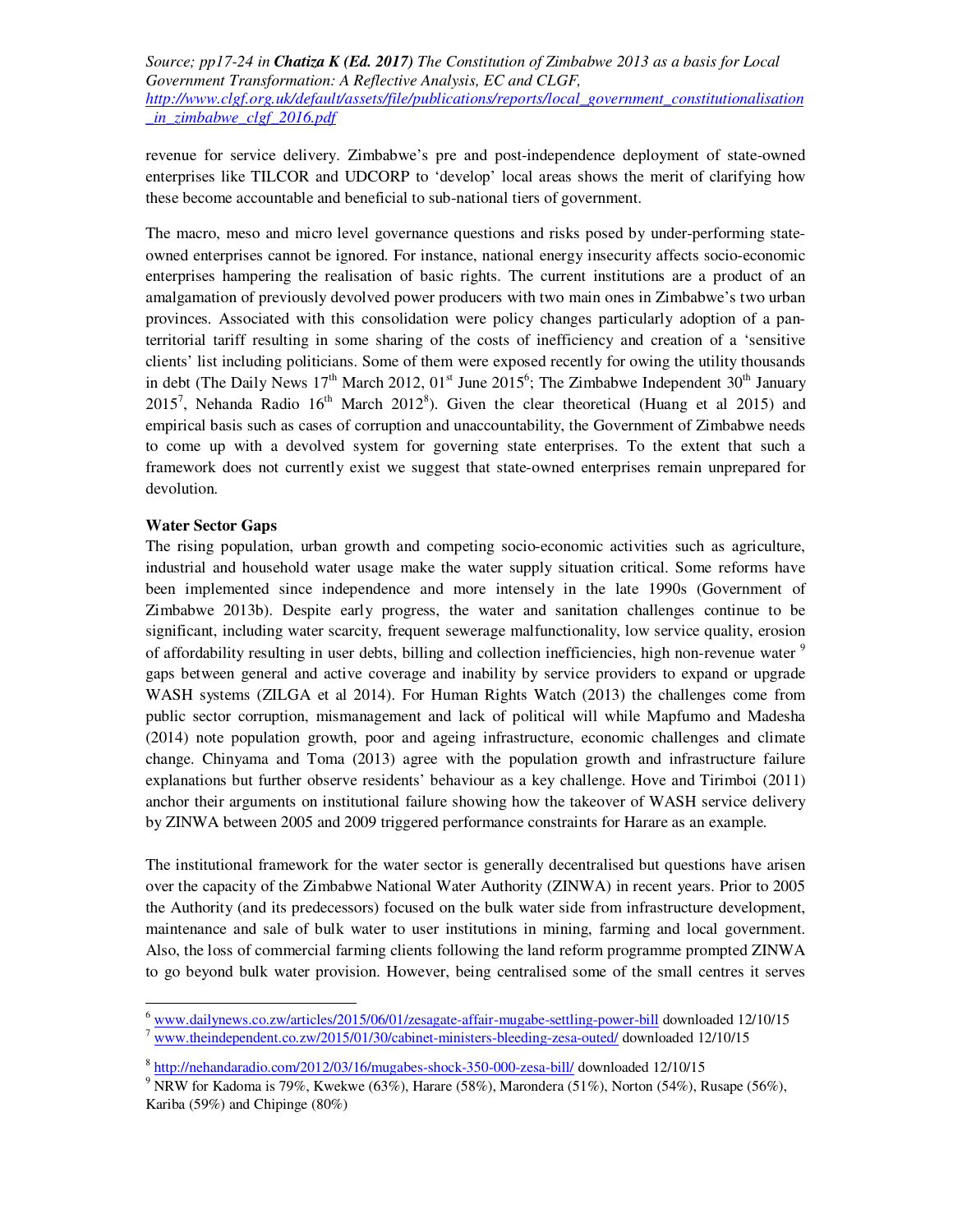throughout the country experience problems. Rural local governments and small towns like Chirundu find difficulty synchronising their land and housing development plans with ZINWA's own strategic planning resulting in unserved settlements. In the City of Bulawayo, ZINWA's services around the Nyamandlovu Aquifer also face pumping inefficiencies betraying capacity gaps.

The role of ZINWA and other institutions in the water sector needs to be reflected upon in light of the 2013 Constitution. This is critical from both the perspective of citizen participation and of the role of provincial-metropolitan and local authorities. Administrative structures and functions of ZINWA are not always consistent with the constitution. Suffice to note ZINWA Head Office holds more decisionmaking power and resources than lower level officials on the ground in some local authorities which may run contrary to an expansive interpretation of devolution. Aspects of the ZINWA Act (Chapter 24:24) under which decentralised structures were created (Catchment and Sub-Catchment Councils), local government and public health legislation need to be reviewed to align them with the constitution. Further, the role of central government has been criticised recently over pre-paid water metering (BPRA 2015). Citing the socio-economic context, the system's capital intensity and among others, supply deficits residents have resisted the technology. On the other hand, local authorities seem emboldened by central government approval of pre-paid water metering. This appears to have undermined dialogue between citizens and their local governments in a way that stifles prospects for a devolved governance system.

## **Gaps in Land Administration**

Land reforms since 2000 triggered far reaching changes to agrarian structure and performance with implications on both the country's politics and economy. A 2003 Presidential Land Review Committee Report observed that 'acquiring and distributing land to the people under A1 and A2 was undertaken in a complex legal framework which rendered the process both difficult and cumbersome' (Government of Zimbabwe 2003:1). The Committee was 'struck by the number and variety of legal issues that still required resolution in respect of the acquisition procedures, the allocation of land, assessment of the value of improvements, ownership and access to moveable assets' adding that 'the governmental machinery for administering these matters was taxed to the limit' (Ibid:1-2). The resilience of some of the unresolved issues around property rights and equity issues regarding land reforms have had an effect on local authority financial and overall governance viability considering the centrality of land to governance and development. Revenue from Unit Tax for rural local authorities has suffered serious strain if not near collapse in some jurisdictions. The rates databases that Councils held prior to the post-2000 land reforms have not been fully rebuilt given the centralisation of land redistribution information. Where available the centralisation of allocation reduces beneficiaries' administrative and developmental loyalty to sub-national governments. Cases of multiple and continuous allocations of some properties and refusal to pay by prominent beneficiaries are cited by many Councils. The District Land Committee decisions are not always taken into account undermining the legitimacy of local government and resulting in billing challenges.

A directive issued in June 2015 provides that A1 and A2 farmers will pay land rentals and unit tax to the Ministry responsible for lands (centralisation) rather than to local governments as was the case previously. The directive potentially contradicts the Third Schedule and Section 96 of the RDC Act (Chapter 29:13) as well as Section 6.2 of the Public Finance Act of 2009. There are active debates around further centralisation of revenue sources previously meant for local governments. Further, challenges with ZINARA funds where local government accountability is now to the Authority for resources previously ring-fenced for local government and loss of predictability of the source are cases in point. Evidently in both cases of land tax and the basket of sources centralised at ZINARA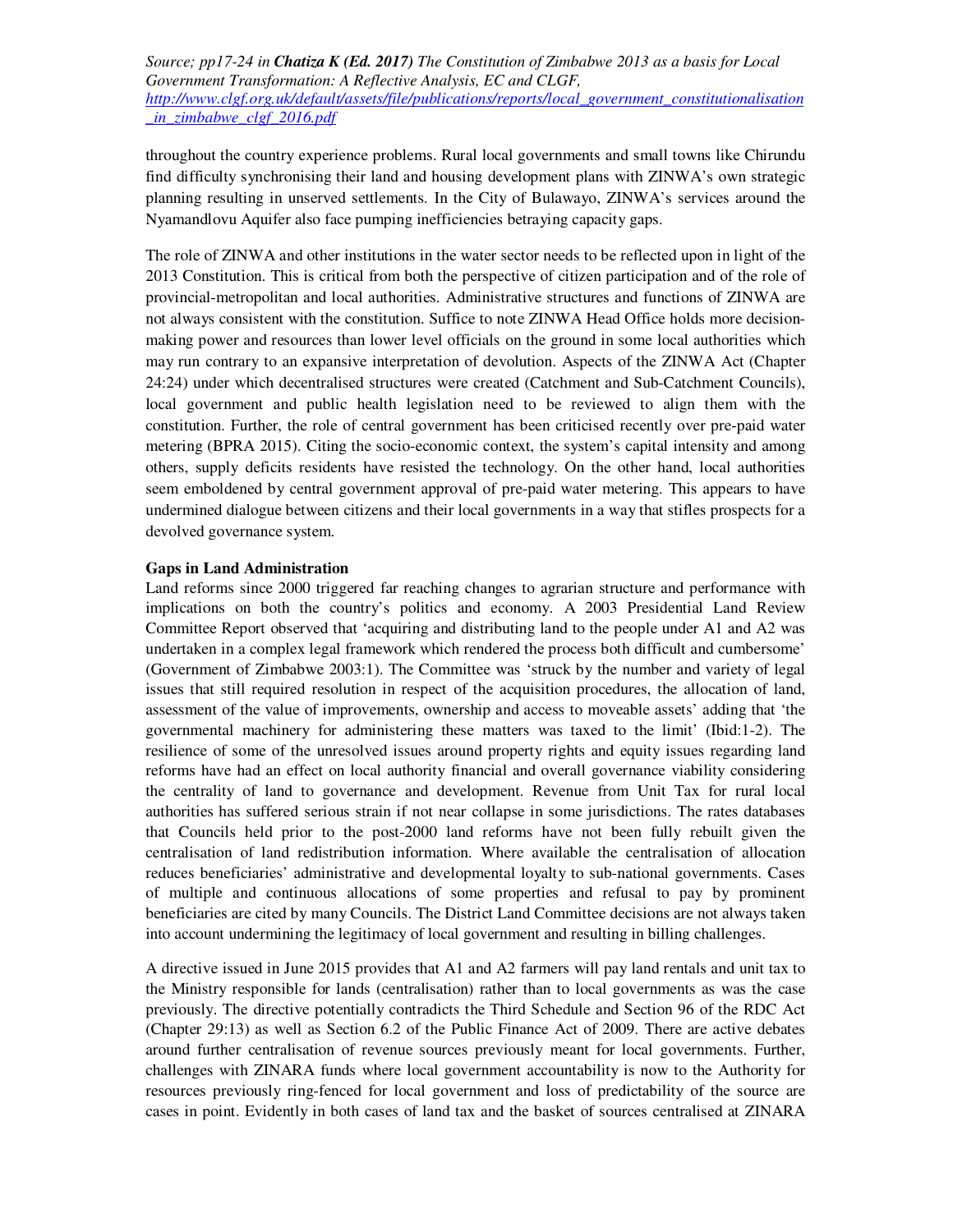some 'division by exclusion' of the centre is required to ensure that local governments retain viable local revenue sources. Recognised capacities or comparative advantages of national authorities for instance in standard setting and data aggregation are insufficient justifications for appropriating revenue sources meant for and functions previously performed by local governments. To the extent that Cabinet in particular and central government Ministries generally approve measures potentially at variance with devolution their preparedness is doubtful.

A further question is whether the contested and unresolved nature of Zimbabwe's land reforms will be subjected to resolution using a devolved governance system where transparency and accountability, rule of law and respect for property rights and due process are observed. This is complicated when considered in light of the majority of the current governing class having benefited from the land redistribution and forming the core of ratepayers who owe service delivery institutions including Councils in unpaid rates and levies. The political-bureaucratic land reform beneficiaries who have resisted previous attempts at a comprehensive and transparent land audit are not expected to readily support devolution in this sector.

Land administration gaps are not only peculiar to rural land but also affect urban and peri-urban land. A government audit of land management and allocation issues in Chitungwiza Town and Seke District observed that a vacuum left by central and local government in the housing sector was occupied by 'land barons, housing cooperatives…errant Councillors and Council officials…[as] the opportunity…presented them with options for massive private gain in the face of legislative and administrative inadequacies' (Government of Zimbabwe 2013c:29). However, central government had a role in some of the allocations of state land within or adjacent to Municipal areas reflecting strategic contradictions that require untangling in the interest of good land governance.

Land administration functions and land information systems therefore need devolved management (Chatiza 2003). That national institutions appear least prepared to devolve seems clear. The net effect is that revenue sources and management of public affairs in areas for which local governments are established as defined in the Constitution will be difficult unless land administration policy aspects are devolved (Ibid). Effectively dealing with the land tax for local government will, with inevitable central resistance, set the stage for addressing the local government finance question in Zimbabwe.

## **Are National Institutions Prepared to Implement Devolution?**

On two simple accounts this paper suggests that national institutions are neither prepared nor preparing for devolution. The first is that these institutions have deliberately failed to support the development of whole-of-government and sector specific policy frameworks for devolution. Further to this, legislative reforms are uncoordinated as a consequence, resulting not only in reform delays but a heightened risk of both shallow reforms and contradictory policy, legislative and organizational proposals. The second factor is that existing sector policy and programmatic log-jams including the reality that senior politicians and bureaucrats have their 'hands in the state cookie jar' as the case of land reforms show make it politically undesirable for them to devolve service delivery in key sectors. The self-interest obstacle is reflected in the extractives sector and in centre-local relations where some politicians and bureaucrats act to sustain justifications for non-devolution at local level. They do this as powerful local citizens and also in terms of the policy and administrative practices in the national institutions they oversee.

As such, despite the longstanding traditions and commitments, the national political and administrative culture seems averse to devolution. Related is the observation that the pressure arising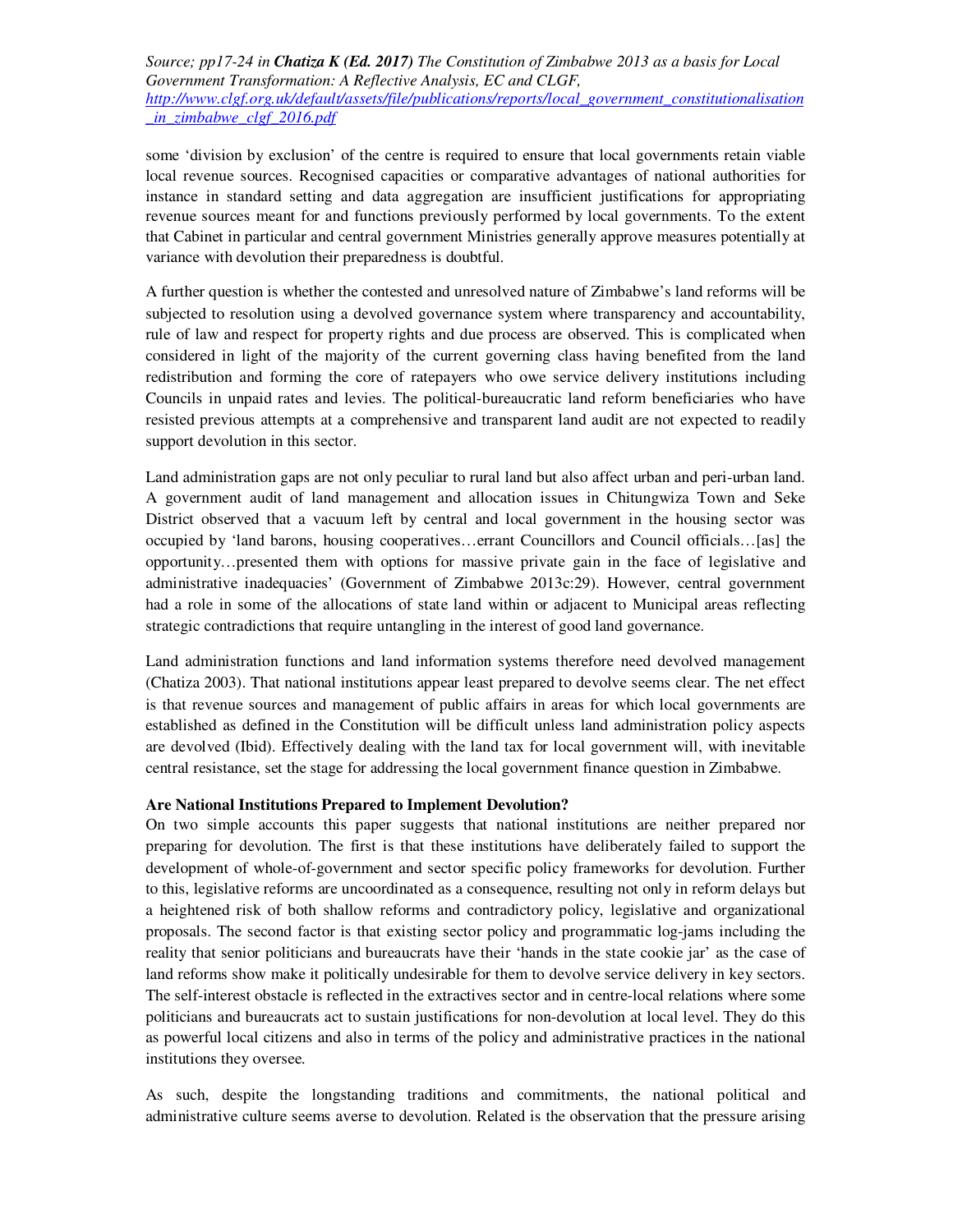from the 2009-2013 Inclusive Government and the political contestation it provided resulting in the hatching of the Constitution has receded. This explains strategic moves towards recentralisation. Readiness is undermined by lack of implementation resulting in a failure to internalise democratic principles defined in laws, policies, regulations, institutional arrangements and new government structures. The post-July 2013 government's actions did not communicate devolution implementation.

However, building on the notion of devolution as a 'governance trophy' won by the post-liberation generation there is a need to strategise towards full implementation of devolution. Critically, political will needs to be drummed up for decentralisation by devolution (CLGF 2013). As observed by Manor (2011) political pressure is needed for devolution of substantial powers and resources while building accountability mechanisms for bureaucrats to elected representatives and the latter to ordinary citizens. In short, devolution will not be delivered from and by national government but through a cocktail of innovative pressures from below.

## **Conclusion: Can Devolution Implementation become a Reality?**

The normative response as to whether devolution becomes a reality in Zimbabwe is yes and that it is inevitable. This assertion is based on the force that is currently latent in the Constitution and resists timings associated with over-reading signs from the current government. The enduring aspiration to be governed well intricately fuelled by seeking a 'good life' (Sithole 2002; see also Ross 2011) more than any secessionist agenda that some political actors fear is what keeps devolution on Zimbabwe's political agenda. Based on a comparison of international experiences Devas and Delay (2006) confirm the existence of real local demand for devolution. They cite post-Soviet Eastern Europe, parts of Latin America, post-apartheid South Africa, the United Kingdom, Spain, Northern Ireland, Uganda after the Museveni-led revolution, Kenya and Belgium, among others. As such, it is fair to reflect that Zimbabweans' desire for more devolved governance is consistent with internal pressures being placed on governments by citizens of other jurisdictions.

With all this in mind, we suggest specific options for devolution implementation to include drawing up of a Devolution Implementation Policy, Plan and Strategy targeting key national institutions and complete with robust research and communication processes. The devolution framework should be enshrined into law and its implementation funded. Specific pilots including of setting up Provincial Councils, restructuring state-owned enterprises and remodelling national Ministries based on the national action plan should be funded from the national budget. This will constitute a critical mechanism for driving devolution implementation with capacity development as relevant.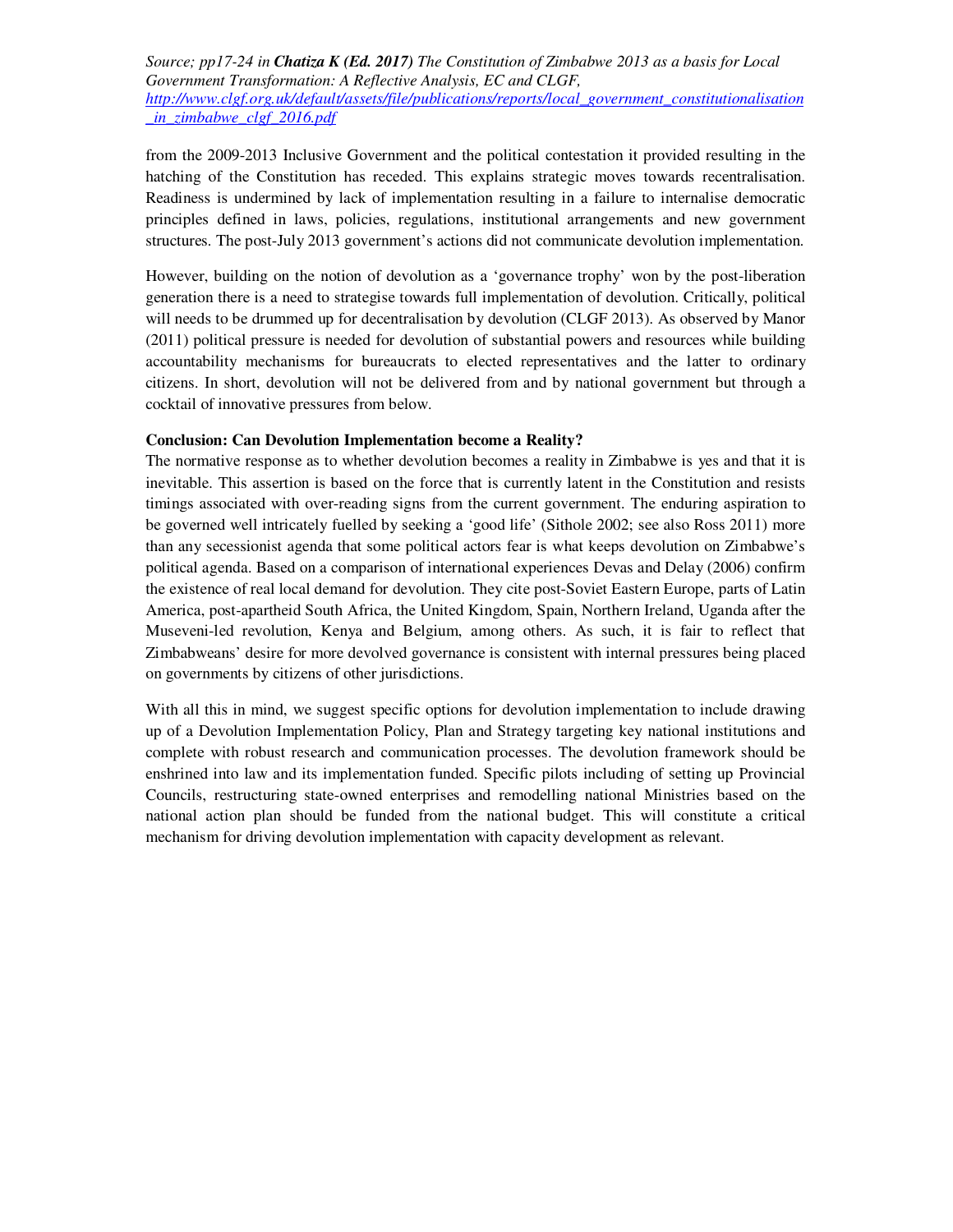# **References**

- 1. Ackerman J (2004) Co-Governance for Accountability: Beyond Exit and Voice pp447-463 in World Development, Vol. 32 No. 3;
- 2. African Union (2015) African Charter on the Values and Principles of Decentralization, Local Governance and Local Development;
- Analyzing historical trends and gazing into the future in de Visser J, Steytler, N and Machingauta, 3. BPRA (2013) A Framework for a Devolved Local Government System in Zimbabwe: A
- Discussion Paper, Bulawayo Progressive Residents Association (BPRA);
- 4. BPRA (2015) Controversies Surrounding Prepaid Water Meters Policy: The Case of Bulawayo-a study contextualized within the framework of the National Water Policy in Zimbabwe, Bulawayo Progressive Residents Association (BPRA);
- 5. Brand, C. M. (1991) Will Decentralization enhance Local Participation? in Helmsing, A. H. J., Mutizwa-Mangiza, N. D., Gasper, D. R. Brand, C. M. and Wekwete, K. H. (1991) (eds.) Limits to Decentralization in Zimbabwe: Essays on the Decentralization of Government and Planning in the 1980s. Institute of Social Sciences, The Hague.
- 6. CCMT (2015) Roles and Responsibilities in Rural Local Governance in Zimbabwe: Parallels, Overlaps and Conflict, Centre for Conflict Management and Transformation (CCMT);
- 7. Chatiza K and Chakaipa S (2014) Report of a National Dialogue on Proposed/New Local Government Laws, August 2014, Ministry of Local Government, Public Works and National Housing;
- 8. Chatiza K (2012) Inclusive Service Delivery pp42-54 in Local Governments in Southern Africa: An Analytical Study of Decentralization, Financing, Service Delivery and Capacities, UNDP;
- 9. Chatiza K (2010) Can local government steer socio-economic transformation in Zimbabwe? Analyzing historical trends and gazing into the future in de Visser J, Steytler, N and Machingauta, N. (Eds.). Local Government Reform in Zimbabwe: A policy dialogue, Community Law Centre, University of Western Cape;
- 10. Chatiza K (2008) Opportunities and challenges in institutionalizing participatory development: the case of rural Zimbabwe, Doctoral Thesis, Swansea University (Wales-UK);
- 11. Chatiza, K. (2003) Whose Land is it Anyway? A Rationalization of and Proposal for a Devolved Institutional Structure for Land Administration in Zimbabwe in Roth, M. and Gonese, F. (2003) (eds.) *Delivering Land and Securing Rural Livelihoods: Post-independence Land Reform and Resettlement in Zimbabwe*. Center for Applied Social Sciences-University of Zimbabwe and Land Tenure Centre University of Wisconsin-Madison.
- 12. Chinsinga B (2011) The Interface between Local level Politics, Constitutionalism and State Formation in Malawi: Through the Lens of the Constituency Development Fund (CDF);
- 13. Chinyama A and Toma T (2013) Understanding the Poor Performance of Urban Sewerage Systems: A Case of Coldstream High Density Suburbs, Chinhoyi, Zimbabwe in Urban Planning and Design Research, Vol. 1, Issue 3 (September 2013);
- 14. Chirisa I, Muzenda A and Manyeruke C (2013) The Devolution Debate and the New Constitution: An Explanatory Evaluation pp86-103 in Southern Peace Review Journal, Vol. 2, No. 2;
- 15. CHRA (2014) The Green Paper on Zimbabwe's Local Government System, Combined Harare Residents Association, August 2014;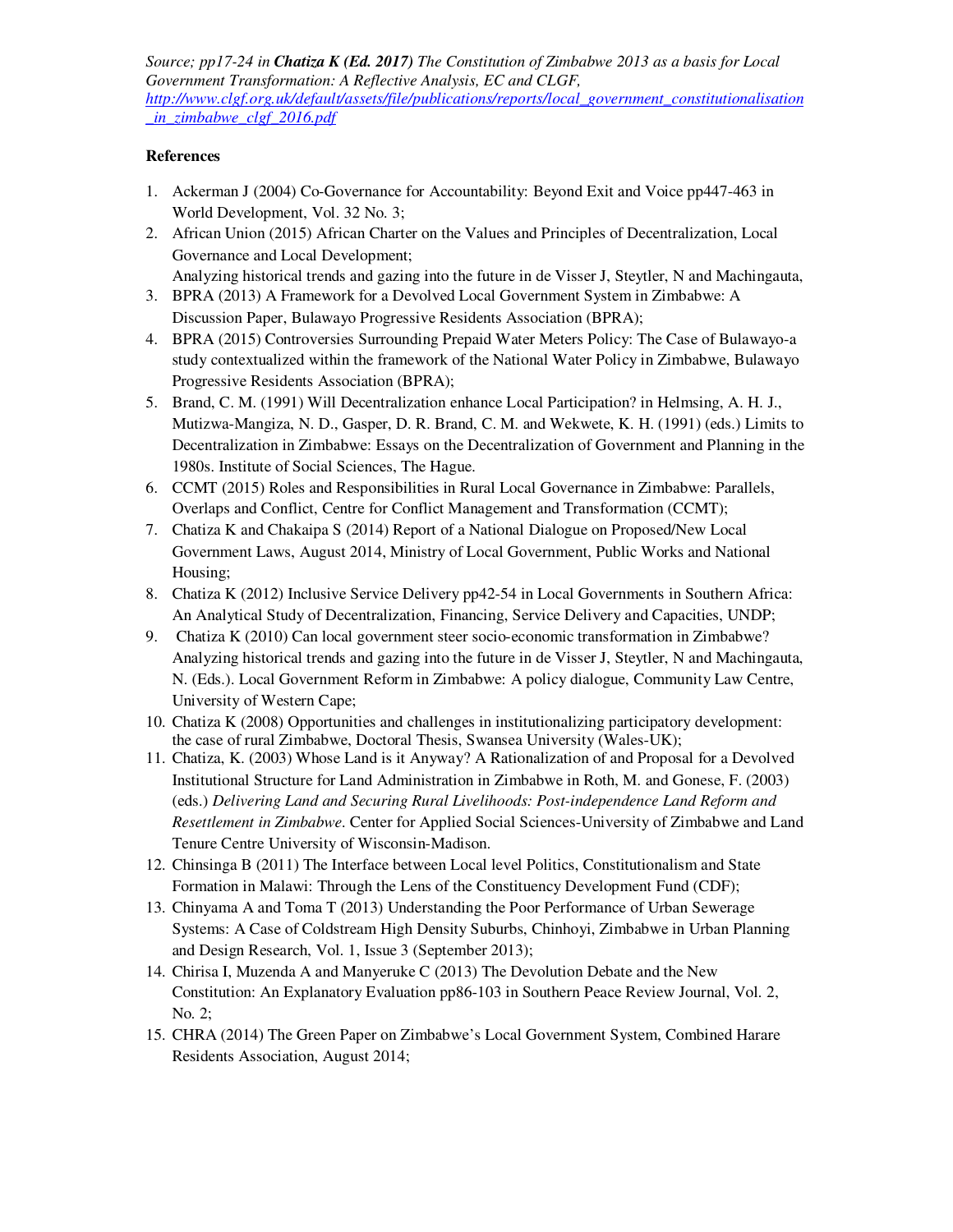- 16. CLGF (2013) Developmental Local Government: Putting local government at the heart of development. Commonwealth Local Government Conference 14-17 May 2013, Kampala, Uganda Government of Zimbabwe (2013b) National Water Policy;
- 17. Conyers, D. (2007) Decentralisation and Service Delivery: Lessons from Sub-Saharan Africa. IDS Bulletin No 38(1).
- 18. Conyers, D. (2007) Decentralization and Service Delivery: Lessons from Sub-Saharan Africa. IDS Bulletin  $N^{\circ}$  38(1).
- 19. CPIA (2005) *Zimbabwe: The Next 25 Years*. Center for Peace Initiatives in Africa.
- 20. Devas N and Delay S (2006) Local Democracy and the Challenges of Decentralizing the State: An International Perspective, pp 677-695 in Local Government Studies, Vol. 32, No. 5;
- 21. Development Governance Institute (2013) The 2013 Local Government Capacity Needs Assessment Report, Ministry of Local Government, Public Works and National Housing and UNDP;
- 22. Economic Consulting Associates (2011) Zimbabwe Urban water Tariff Study, Final Report, Government of Zimbabwe and World Bank;
- 23. Feresu S. B. (Ed. 2010) Zimbabwe Environment Outlook: Our Environment, Everybody's Responsibility, Government of Zimbabwe;
- 24. Fombad C M (2011) Constitutional Reforms and Constitutionalism in Africa: Reflections on some Current Challenges and Future Prospects, LexisNexis;
- 25. Gasper, D. R. (1997) Decentralization, Coordination and, Integration: Reflections from Zimbabwe in the 1980s. Unpublished Paper.
- 26. Government of Zimbabwe (2003) Report of the Presidential Land Review Committee under the Chairmanship of Dr. Charles M B Utete, Vol. 1, Main Report;
- 27. Government of Zimbabwe (2014) Report of the Auditor General for the Financial Year Ended December 2012;
- 28. Government of Zimbabwe (2013a) Constitution of Zimbabwe (Amendment No. 20) Act;
- 29. Government of Zimbabwe (2013b) National Water Policy;
- 30. Government of Zimbabwe (2013c) Audit Report on issues of Land Management and Allocation: Chitungwiza Town and Seke District;
- 31. Government of Zimbabwe (2012) Impact Analysis and Development of an Exit Strategy and Plan for Water Treatment Chemical Support to Urban Councils and ZINWA, Price Waterhouse Coopers and UNICEF;
- 32. Government of Zimbabwe (2004) The Revitalization of Local Authorities-Presentation by the Minister of Local Government, Public Works and National Housing to Cabinet, August 12th 2004. Government of Zimbabwe.
- 33. Grindle M S (2011) Sanctions, Benefits, and Rights: Three Faces of Accountability, Working Paper No. 4, ICLD;
- 34. Hammar A (2003) The Making and Unma(s)king of Local Government in Zimbabwe pp119-154 in Hammar A, Raftopoulos B and Jensen S (Eds.) Zimbabwe's Unfinished Business: rethinking Land, State and Nation in the Context of Crisis, Weaver Press;
- 35. Horgan G W (2003) Devolution and Intergovernmental Relations: The Emergence of Intergovernmental Affairs Agencies in Public Policy and Administration Vol. 18, No. 3, SAGE;
- 36. Hove M and Tirimboi A (2011) Assessment of Harare Water Service Delivery, in Journal of Sustainable Development in Africa, Vol. 13, No. 4;
- 37. Huang Z, Li L, Ma G and Xu L C (2015) Hayek, Local Information and the Decentralization of State-owned Enterprises in China, World Bank Policy Research Working Paper;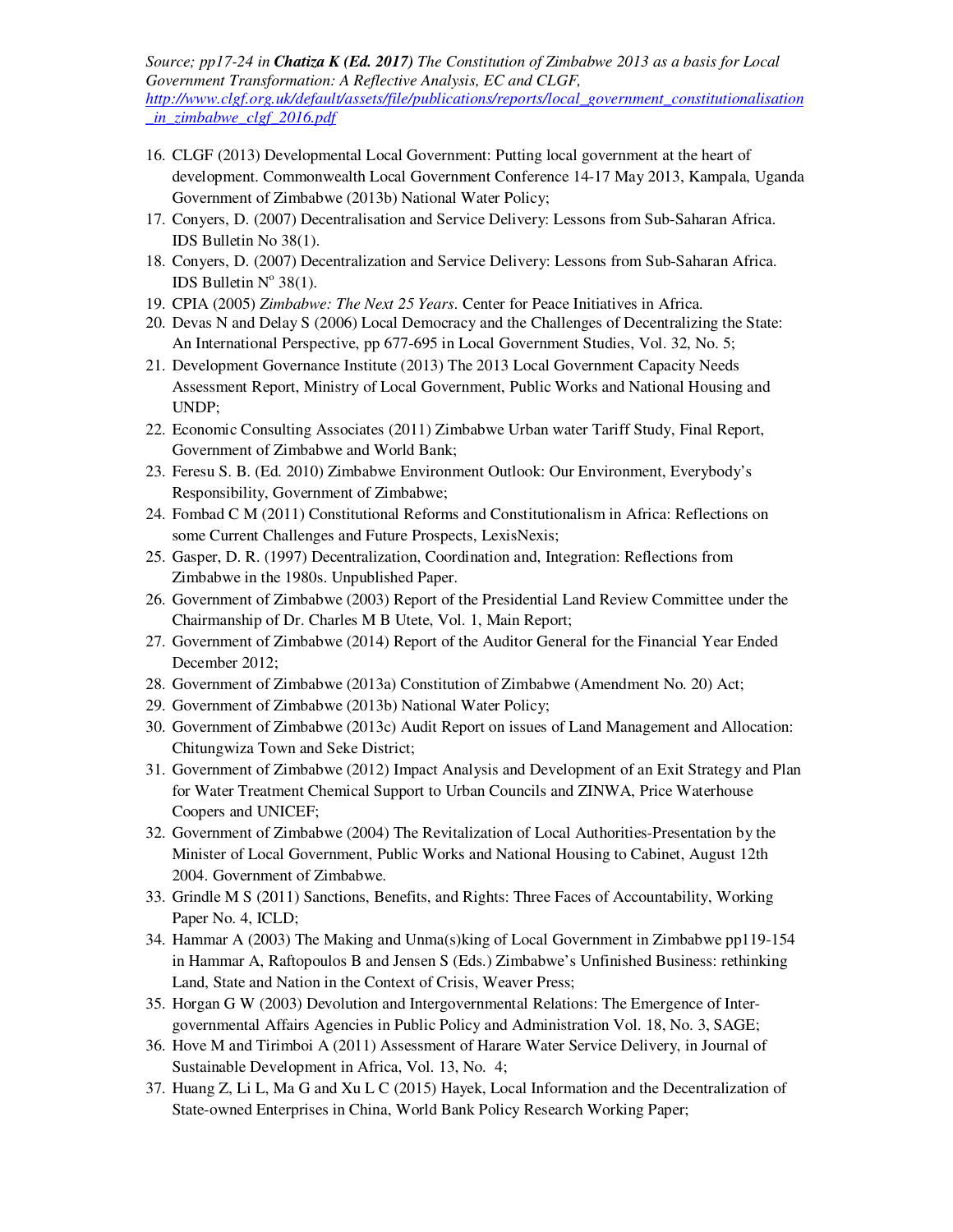- 38. Human Rights Watch (2013) Troubled Water: Burst Pipes, Contaminated Wells and Open Defecation in Zimbabwe's Capital;
- 39. ICJ Kenya (2013) Handbook on Devolution: The Kenyan Section of the International Commission of Jurists;
- 40. International Crisis Group (2011) Resistance and Denial: Zimbabwe's Stalled Reform Agenda, ICG Africa Briefing No. 82;
- 41. International Crisis Group (2014) Zimbabwe: Waiting for the Future, ICG Africa Briefing No. 103;
- 42. Kauzya J (2007) Political Decentralization in Africa: Experiences of Uganda, Rwanda and South Africa, UNDP
- 43. Kriger N (2012) ZANU PF Politics under Zimbabwe's Power-Sharing Government pp11-26 in Journal of Contemporary African Studies Vol. 30 No. 1;
- 44. Larbi G A (1999) The New Public Management Approach and Crisis States, UNRISD Discussion Paper No. 112;
- 45. Loewenson R and Masotya M (2008) Assessing Progress Towards Equity in Health: Zimbabwe, Training and Research Support Centre (TARSC);
- 46. Makumbe J M (1996) *Participatory Development: The Case for Zimbabwe.* University of Zimbabwe Publications, Harare.
- 47. Makwara E C and Tavuyanago B (2012) Water Woes in Zimbabwe's Urban Areas: 2000 to present pp151-180 in European Journal of Sustainable Development, 1, 2;
- 48. Manor J (2011) Perspectives on Decentralization, ICLD Working Paper No. 3
- 49. Mapfumo A and Madesha W. M. (2014) Challenges for Urban Water Supply: The Case of Masvingo Municipality pp1-5 in International Journal of Economic Research, Vol. 5, No. 3;
- 50. Matyszack, D. (2013) Mayoral elections and Zimbabwe's legislative I CHING, Research and Advocacy Unit;
- 51. Matyszack D (2010) Formal Structures of Power in Rural Zimbabwe, Research and Advocacy Unit (RAU)
- 52. MDP and VNGi (2015) Benchmarking Study: Draft Study, October 2015;
- 53. Mlambo A S (2009) From the Second World War to UDI, 1940-1965 pp75-114 in in Raftopoulos B and Mlambo A (Eds.) Becoming Zimbabwe: A History from Pre-colonial Period to 2008, Weaver Press;
- 54. Municipality of Chinhoyi, the Zimbabwe Homeless People's Federation and Dialogue on Shelter for the Homeless People in Zimbabwe Trust (2014) Water and Sanitation Action Research in the City of Chinhoyi: Community Mapping Towards Inclusive Development-A Policy Brief, London School of Tropical Medicine, IIED, ICDDR,B, SDI, Water Aid and SHARE;
- 55. Muzondidya J (2009) From Buoyancy to Crisis, 1980-1997, pp167-200 in Raftopoulos B and Mlambo A (Eds.) Becoming Zimbabwe: A History from Pre-colonial Period to 2008, Weaver Press;
- 56. Ondigi C N (2014) Challenges Facing Devolution in Kenya: A Comparative Study (Unpublished Paper);
- 57. Partnership Africa Canada (2012) Reap What You Sow: Greed and Corruption in Zimbabwe's Marange Diamond Fields, PAC;
- 58. Raftopoulos, B. (2013a) Zimbabwean Politics in the Pos-2013 Elections Period: The Constraints of 'Victory', Solidarity Peace Trust, http://www.solidaritypeacetrust.org/1703/zimbabweanpolitics-in-the-post-2013-elections-period-the-constraints-of-victory/ (December 23<sup>rd</sup> 2014):